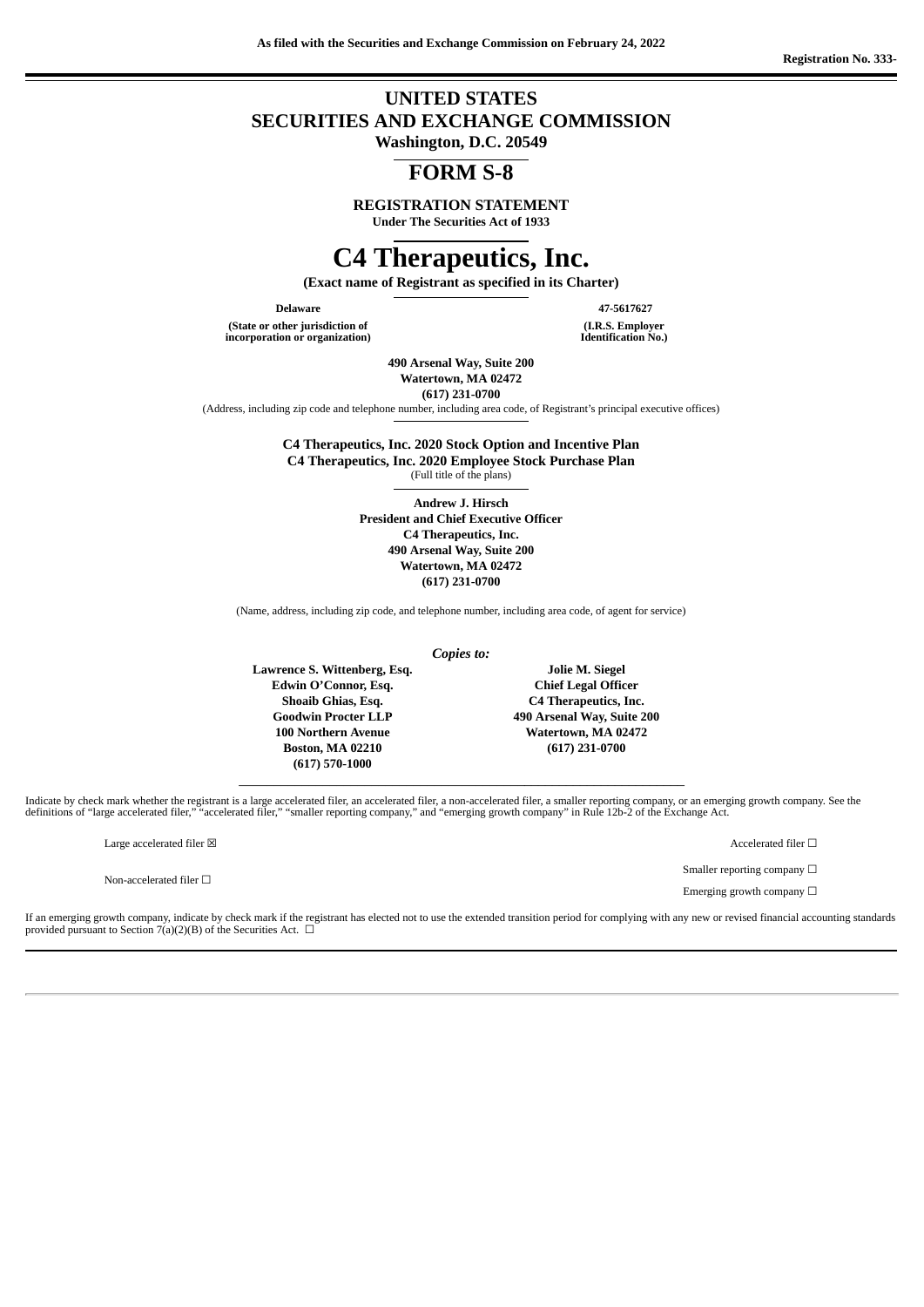#### **STATEMENT OF INCORPORATION BY REFERENCE**

This Registration Statement on Form S-8 is filed to register the offer and sale of (i) an additional 2,434,443 shares of the Registrant's common stock, \$0.0001 par value per share, to be issued under the Registrant's 2020 Stock Option and Incentive Plan (the "Plan") and (ii) an additional 486,888 shares of the Registrant's common stock, \$0.0001 par value per share, to be issued under the Registrant's 2020 Employee Stock Purchase Plan (the "ESPP"). The number of shares of Common Stock reserved and available for issuance under the Plan is subject to an automatic annual increase on each January 1, beginning in 2021, by an amount equal to the lesser of: (i) five percent of the number of shares of Common Stock issued and outstanding on the immediately preceding December 31 or (ii) such number of shares of Common Stock as determined by the Administrator (as defined in the Plan). Accordingly, on January 1, 2022, the number of shares of Common Stock reserved and available for issuance under the Plan increased by 2,434,443. The number of shares of Common Stock reserved and available for issuance under the ESPP is subject to an automatic annual increase on each January 1, beginning in 2021, by an amount equal to the least of: (i) one percent of the number of shares of Common Stock issued and outstanding on the immediately preceding December 31, (ii) 656,714 shares of Common Stock or (iii) such lesser number of shares of Common Stock as determined by the Administrator (as defined in the ESPP). Accordingly, on January 1, 2022, the number of shares of Common Stock reserved and available for issuance under the ESPP increased by 486,888. The additional shares are of the same class as other securities relating to the Plan and the ESPP for which this Registration Statement incorporates by reference the contents of the Registration Statement on Form S-8, File No. [333-249286,](http://www.sec.gov/Archives/edgar/data/1662579/000119312520262640/d60538ds8.htm) filed by the Registrant on October 2, 2020, and Registration Statement on Form S-8, File No. [333-254145,](http://www.sec.gov/Archives/edgar/data/1662579/000156459021012540/cccc-s8.htm) filed by the Registrant on March 11, 2021, relating to the Registrant's 2015 Stock Option and Grant Plan, the Plan and the ESPP, pursuant to General Instruction E.

#### **PART II Information Required in the Registration Statement**

**Item 8. Exhibits**

Refer to the Exhibit Index on the next page for a list of exhibits filed as part of this registration statement, which Exhibit Index is incorporated herein by reference.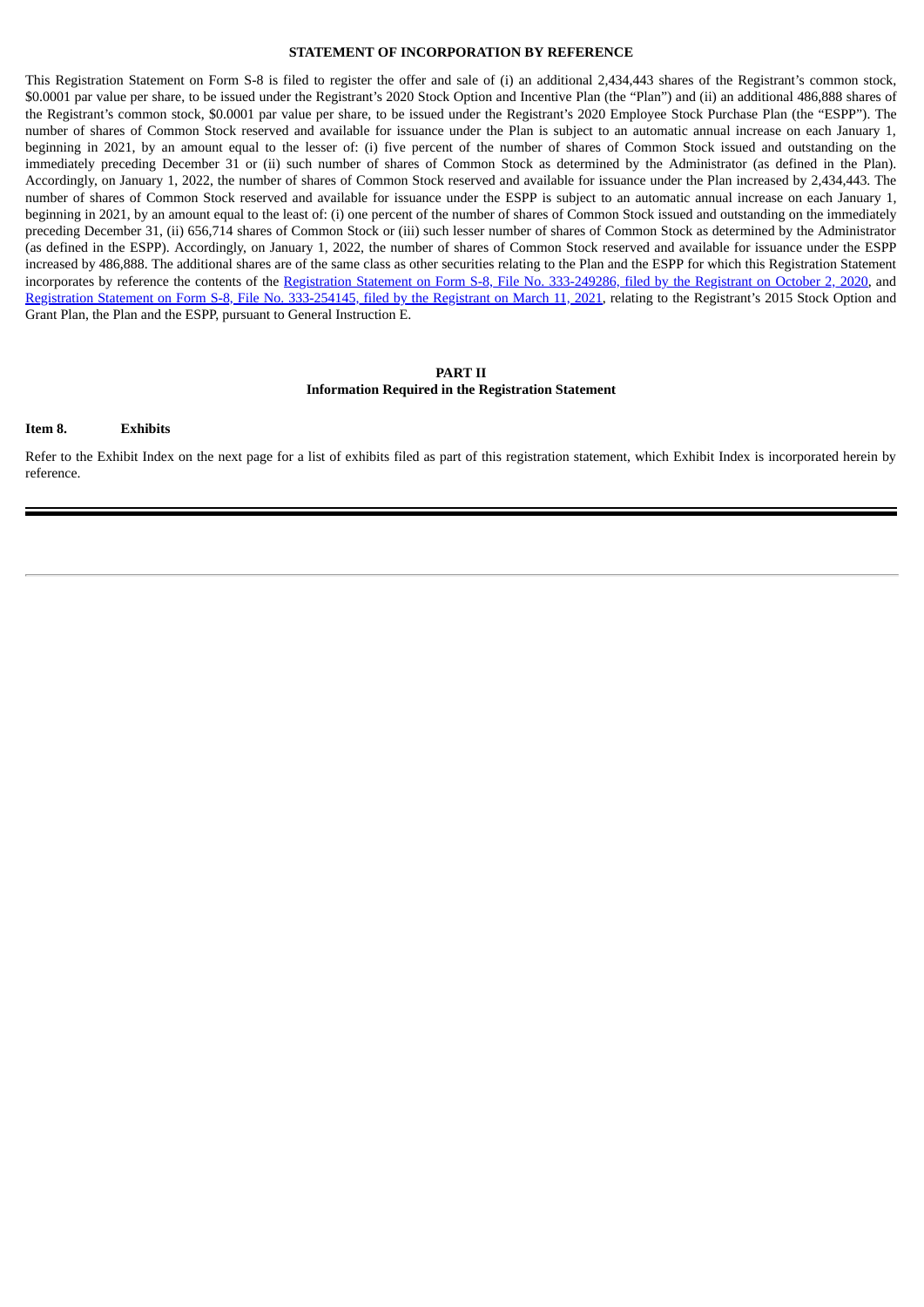## **EXHIBIT INDEX**

| <b>Exhibit</b><br>No. | <b>Description of Exhibit</b>                                                                                                                    | Form    | File<br>Number | Date of<br>Filing | Exhibit<br><b>Number</b> | Filed<br>Herewith |
|-----------------------|--------------------------------------------------------------------------------------------------------------------------------------------------|---------|----------------|-------------------|--------------------------|-------------------|
|                       |                                                                                                                                                  |         |                |                   |                          |                   |
| 4.1                   | Fifth Amended and Restated Certificate of Incorporation of the Registrant                                                                        | $8-K$   | 001-39567      | 10/06/2020        | 3.1                      |                   |
| 4.2                   | Second Amended and Restated Bylaws of the Registrant                                                                                             | $S-1$   | 333-248719     | 09/10/2020        | 3.5                      |                   |
| 4.3                   | Amended and Restated Investors' Rights Agreement among the Registrant, its warrant<br>holder and certain of its stockholders, dated June 5, 2020 | $S-1$   | 333-248719     | 09/10/2020        | 3.1                      |                   |
| 5.1                   | <b>Opinion of Goodwin Procter LLP</b>                                                                                                            |         |                |                   |                          | X                 |
| 23.1                  | Consent of Goodwin Procter LLP (included in Exhibit 5.1)                                                                                         |         |                |                   |                          | X                 |
| 23.2                  | <b>Consent of KPMG LLP, Independent Registered Public Accounting Firm</b>                                                                        |         |                |                   |                          | X                 |
| 24.1                  | <u>Power of attorney (included on the signature pages of this registration statement)</u>                                                        |         |                |                   |                          | X                 |
| 99.1                  | 2020 Stock Option and Incentive Plan and forms of award agreements thereunder                                                                    | $S-1/A$ | 333-248719     | 09/28/2020        | 10.2                     |                   |
| 99.2                  | 2020 Employee Stock Purchase Plan                                                                                                                | $S-1/A$ | 333-248719     | 09/28/2020        | 10.3                     |                   |
| 107                   | <b>Filing Fee Table</b>                                                                                                                          |         |                |                   |                          | X                 |
|                       |                                                                                                                                                  |         |                |                   |                          |                   |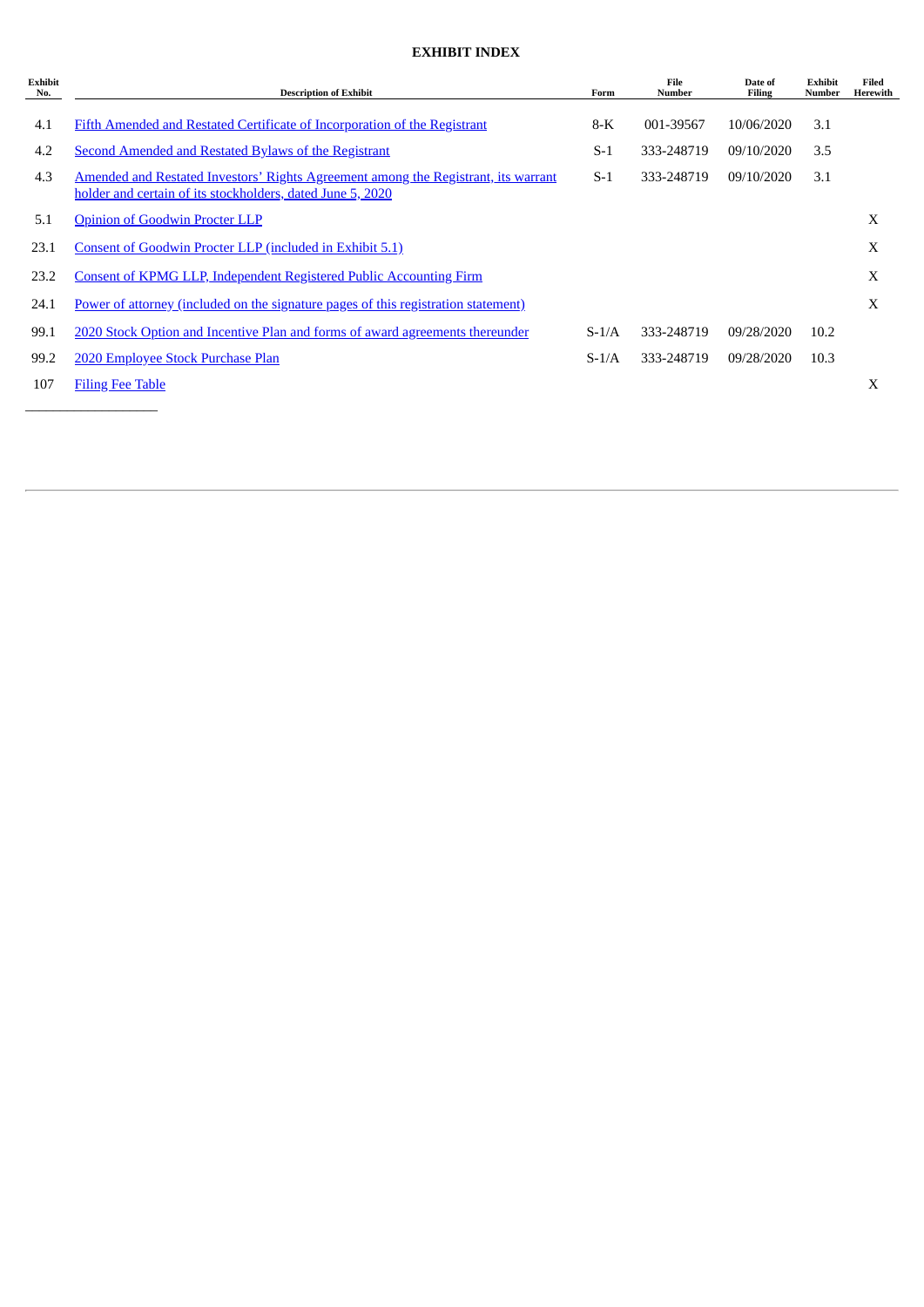#### **SIGNATURES**

Pursuant to the requirements of the Securities Act of 1933, the registrant certifies that it has reasonable grounds to believe that it meets all of the requirements for filing on Form S-8 and has duly caused this registration statement to be signed on its behalf by the undersigned, thereunto duly authorized, in the City of Watertown, Commonwealth of Massachusetts, on this 24th day of February 2022.

#### **C4 THERAPEUTICS, INC.**

By: /s/ Andrew J. Hirsch

Andrew J. Hirsch *President and Chief Executive Officer*

#### **POWER OF ATTORNEY AND SIGNATURES**

<span id="page-3-0"></span>KNOW ALL BY THESE PRESENT, that each individual whose signature appears below hereby constitutes and appoints each of Andrew J. Hirsch and Lauren White as such person's true and lawful attorney-in-fact and agent with full power of substitution and resubstitution, for such person in such person's name, place and stead, in any and all capacities, to sign any and all amendments (including post-effective amendments) to this Registration Statement on Form S-8, and to file the same, with all exhibits thereto, and all documents in connection therewith, with the Securities and Exchange Commission granting unto each said attorney-in-fact and agent full power and authority to do and perform each and every act and thing requisite and necessary to be done in and about the premises, as fully to all intents and purposes as such person might or could do in person, hereby ratifying and confirming all that any said attorney-in-fact and agent, or any substitute or substitutes of any of them, may lawfully do or cause to be done by virtue hereof.

Pursuant to the requirements of the Securities Act of 1933, this Registration Statement has been signed by the following person in the capacities and on the date indicated.

| <b>Name</b>                   | <b>Title</b>                                           | <b>Date</b>       |  |  |
|-------------------------------|--------------------------------------------------------|-------------------|--|--|
| /s/ Andrew J. Hirsch          | President, Chief Executive Officer, and Director       | February 24, 2022 |  |  |
| <b>Andrew J. Hirsch</b>       | (Principal Executive Officer)                          |                   |  |  |
| /s/ Lauren A. White           | Chief Financial Officer                                | February 24, 2022 |  |  |
| Lauren A. White               | (Principal Financial and Principal Accounting Officer) |                   |  |  |
|                               | <b>Executive Chairman and Director</b>                 | February 24, 2022 |  |  |
| Marc A. Cohen                 |                                                        |                   |  |  |
| /s/ Kenneth C. Anderson, M.D. | <b>Director</b>                                        | February 24, 2022 |  |  |
| Kenneth C. Anderson, M.D.     |                                                        |                   |  |  |
| /s/ Alain J. Cohen            | <b>Director</b>                                        | February 24, 2022 |  |  |
| <b>Alain J. Cohen</b>         |                                                        |                   |  |  |
| /s/ Bruce Downey              | <b>Director</b>                                        | February 24, 2022 |  |  |
| <b>Bruce Downey</b>           |                                                        |                   |  |  |
| /s/ Glenn Dubin               | Director                                               | February 24, 2022 |  |  |
| <b>Glenn Dubin</b>            |                                                        |                   |  |  |
| /s/ Elena Prokupets, Ph.D.    | <b>Director</b>                                        | February 24, 2022 |  |  |
| Elena Prokupets, Ph.D.        |                                                        |                   |  |  |
| /s/ Malcolm Salter            | Director                                               | February 24, 2022 |  |  |
| <b>Malcolm Salter</b>         |                                                        |                   |  |  |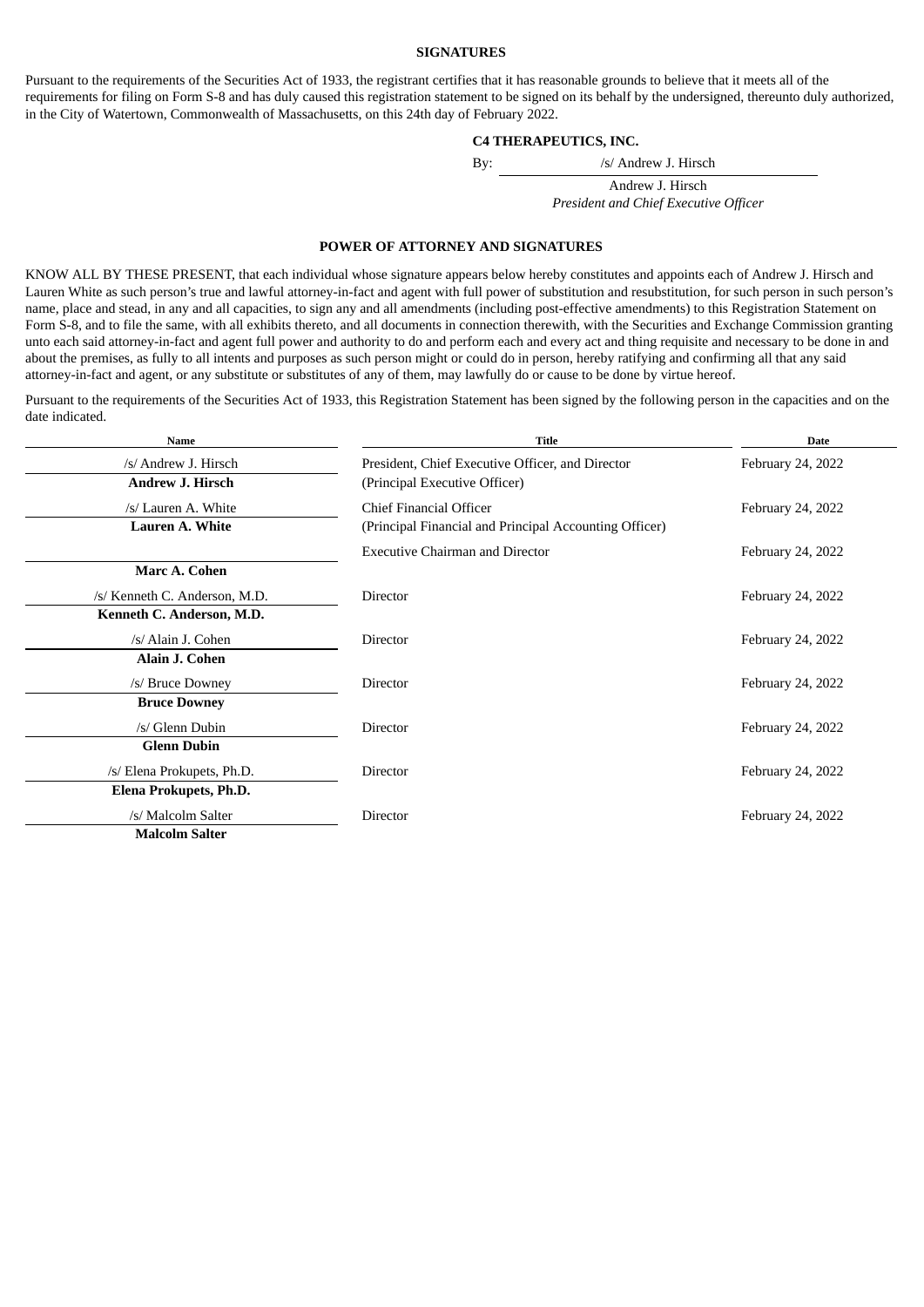<span id="page-4-0"></span>C4 Therapeutics, Inc. 490 Arsenal Way, Suite 200 Watertown, MA 02472

#### Re: Securities Being Registered under Registration Statement on Form S-8

We have acted as counsel to you in connection with your filing of a Registration Statement on Form S-8 (the "Registration Statement") pursuant to the Securities Act of 1933, as amended (the "Securities Act"), on or about the date hereof relating to an aggregate of 2,921,331 shares (the "Shares") of Common Stock, \$0.0001 par value per share ("Common Stock"), of C4 Therapeutics, Inc., a Delaware corporation (the "Company"), that may be issued pursuant to the Company's 2020 Stock Option and Incentive Plan and 2020 Employee Stock Purchase Plan (collectively, the "Plans").

We have reviewed such documents and made such examination of law as we have deemed appropriate to give the opinions set forth below. We have relied, without independent verification, on certificates of public officials and, as to matters of fact material to the opinion set forth below, on certificates of officers of the Company.

The opinion set forth below is limited to the Delaware General Corporation Law.

For purposes of the opinion set forth below, we have assumed that no event occurs that causes the number of authorized shares of Common Stock available for issuance by the Company to be less than the number of then unissued Shares.

Based on the foregoing, we are of the opinion that the Shares have been duly authorized and, upon issuance and delivery against payment therefor in accordance with the terms of the Plans, will be validly issued, fully paid and nonassessable.

We hereby consent to the inclusion of this opinion as Exhibit 5.1 to the Registration Statement. In giving our consent, we do not admit that we are in the category of persons whose consent is required under Section 7 of the Securities Act or the rules and regulations thereunder.

Very truly yours,

#### /S/ GOODWIN PROCTER LLP

## GOODWIN PROCTER LLP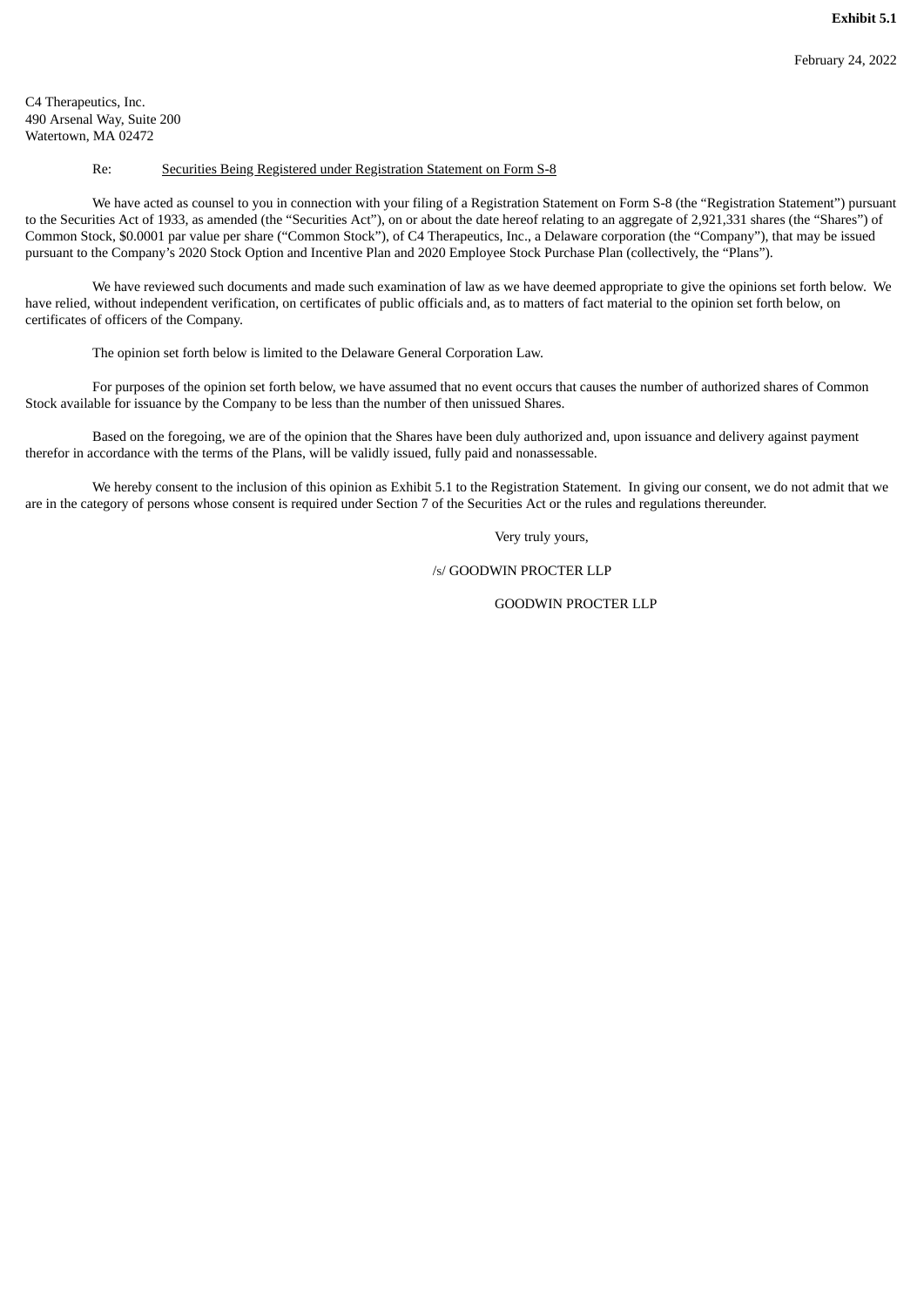<span id="page-5-0"></span>The Board of Directors C4 Therapeutics, Inc.:

We consent to the use of our reports dated February 24, 2022, with respect to the consolidated financial statements of C4 Therapeutics, Inc., and the effectiveness of internal control over financial reporting, included herein by reference.

/s/ KPMG LLP

Boston, Massachusetts February 24, 2022